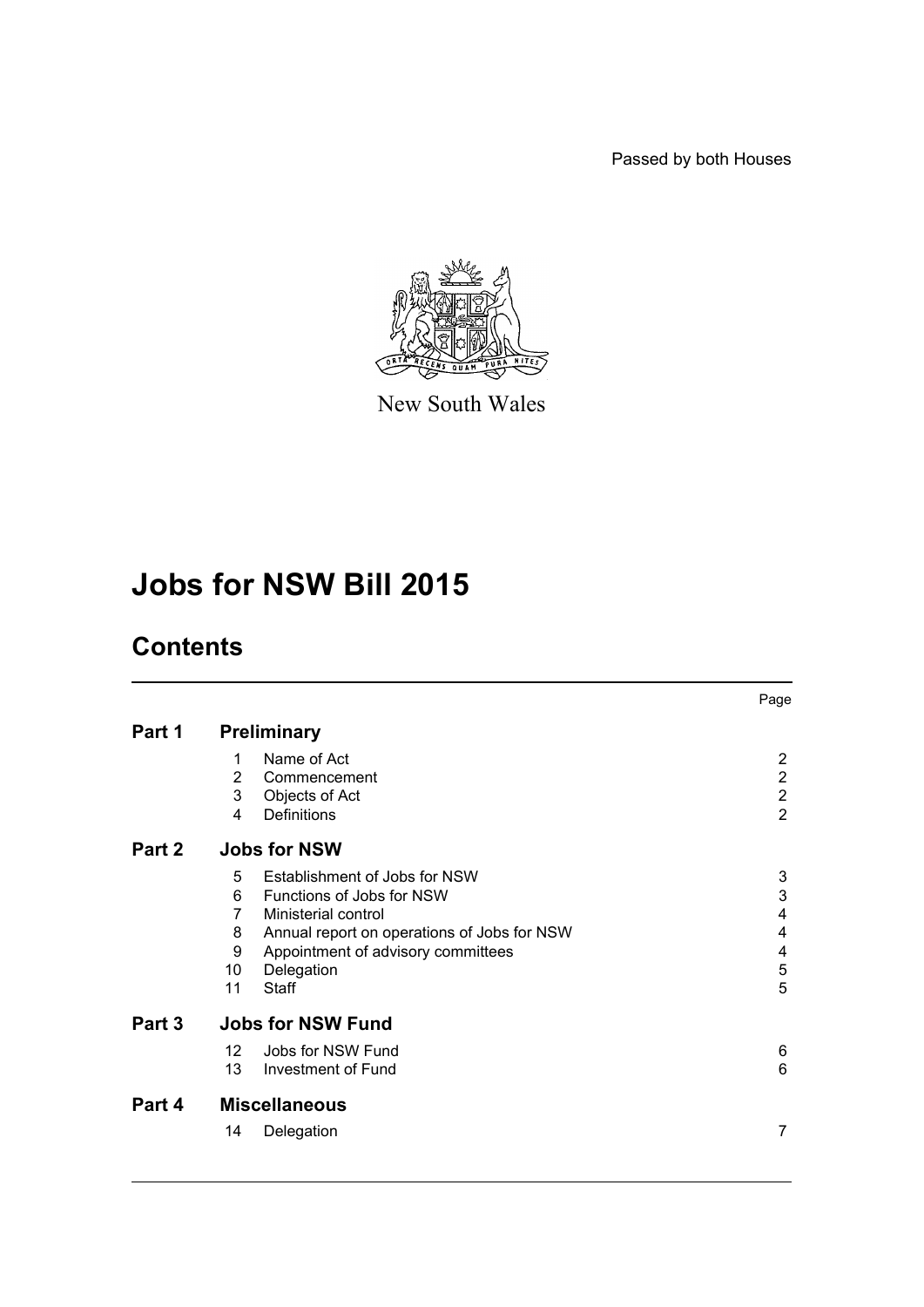|                   |                                            | Page |
|-------------------|--------------------------------------------|------|
| 15                | Disclosure of confidential information     |      |
| 16                | Effect of certain other Acts               |      |
| 17                | Personal liability                         |      |
| 18                | Regulations                                |      |
| 19                | Review of Act                              | 8    |
| <b>Schedule 1</b> | Savings, transitional and other provisions | 9    |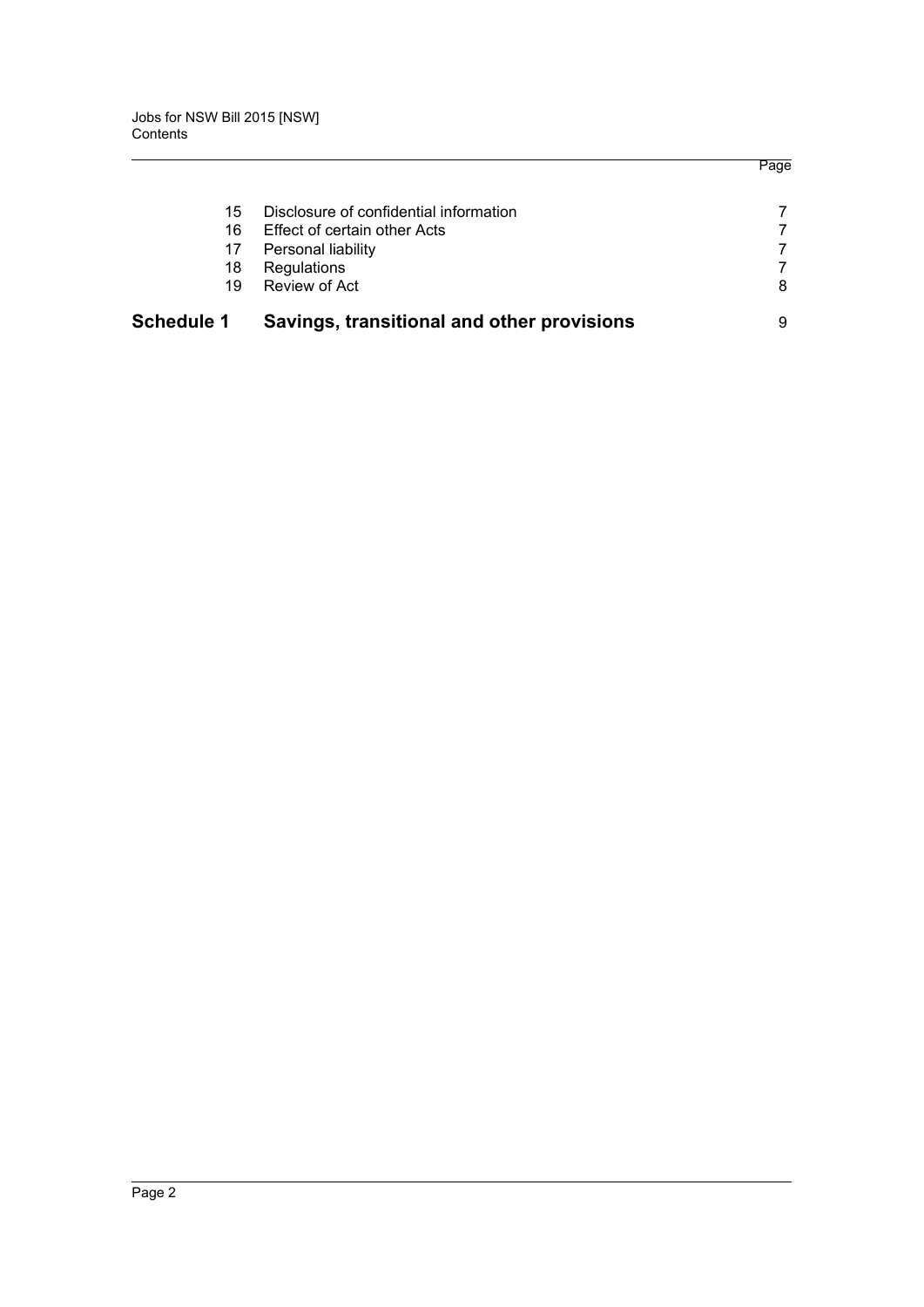*I certify that this public bill, which originated in the Legislative Assembly, has finally passed the Legislative Council and the Legislative Assembly of New South Wales.*

> *Clerk of the Legislative Assembly. Legislative Assembly, Sydney,* , 2015



New South Wales

## **Jobs for NSW Bill 2015**

Act No , 2015

An Act with respect to providing incentives for economic development and job creation; to establish Jobs for NSW and the Jobs for NSW Fund; and for other purposes.

*I have examined this bill and find it to correspond in all respects with the bill as finally passed by both Houses.*

*Assistant Speaker of the Legislative Assembly.*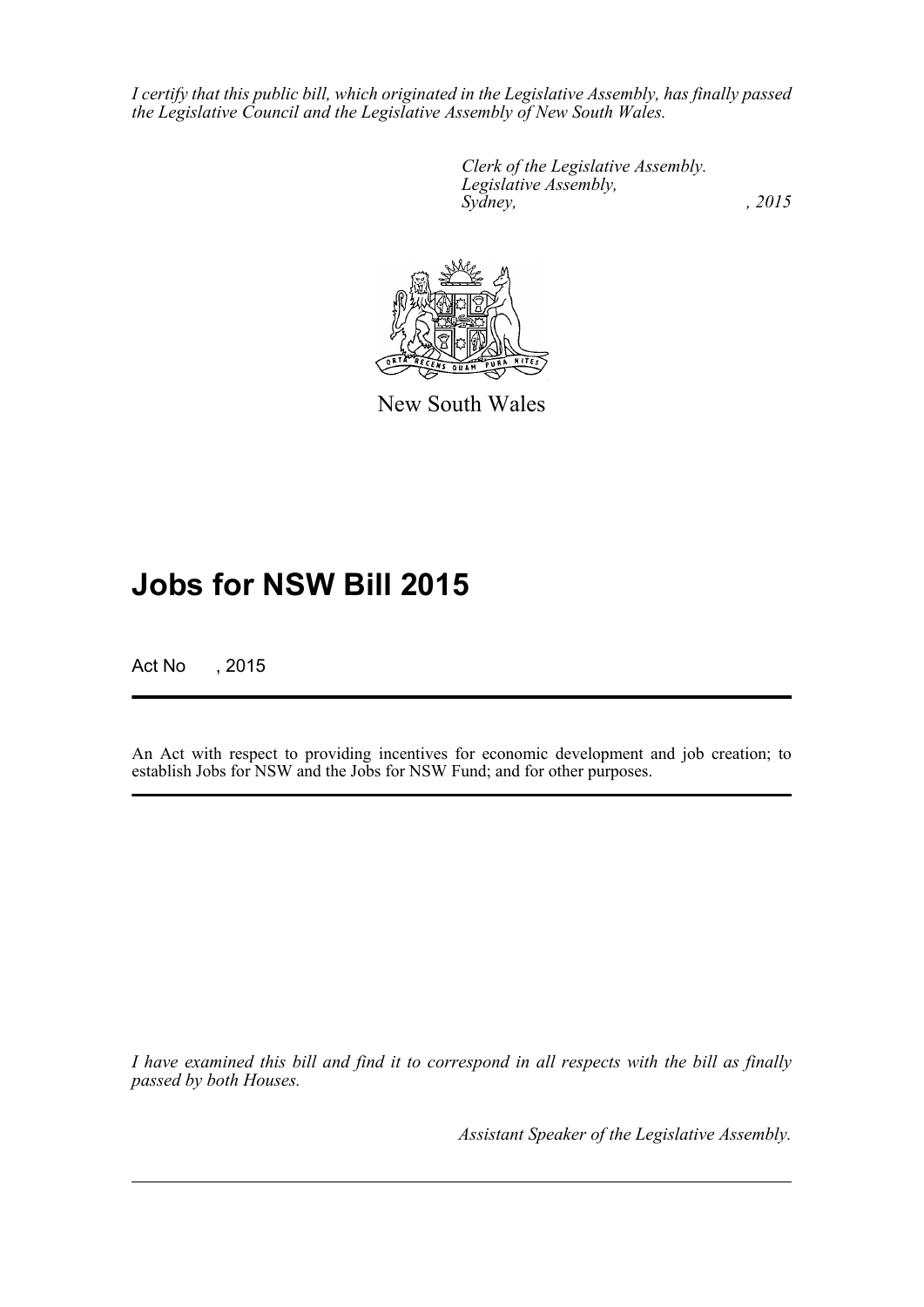**The Legislature of New South Wales enacts:**

### <span id="page-3-1"></span><span id="page-3-0"></span>**Part 1 Preliminary**

**1 Name of Act**

This Act is the *Jobs for NSW Act 2015*.

### <span id="page-3-2"></span>**2 Commencement**

This Act commences on the date of assent to this Act.

### <span id="page-3-3"></span>**3 Objects of Act**

The objects of this Act are as follows:

- (a) to facilitate the creation of new jobs in New South Wales in a way that is responsive to changes in the economy,
- (b) to facilitate the development and attraction of new businesses, and the consolidation of existing businesses, in New South Wales,
- (c) to establish Jobs for NSW to utilise high level private sector business experience to provide strategic advice to government for the purpose of creating jobs and driving investment in New South Wales,
- (d) to facilitate the provision of innovative, cost-effective and strategically targeted incentives for economic development in New South Wales.

### <span id="page-3-4"></span>**4 Definitions**

(1) In this Act:

*Department* means the Department of Industry, Skills and Regional Development. *function* includes a power, authority or duty, and *exercise* a function includes perform a duty.

*Fund* means the Jobs for NSW Fund established under section 12.

*jobs creation incentive* includes a grant of money, a financial guarantee, an investment or the provision of advice or a support program.

*Jobs for NSW* means the body established under section 5.

*Secretary* means the Secretary of the Department.

(2) Notes included in this Act do not form part of this Act.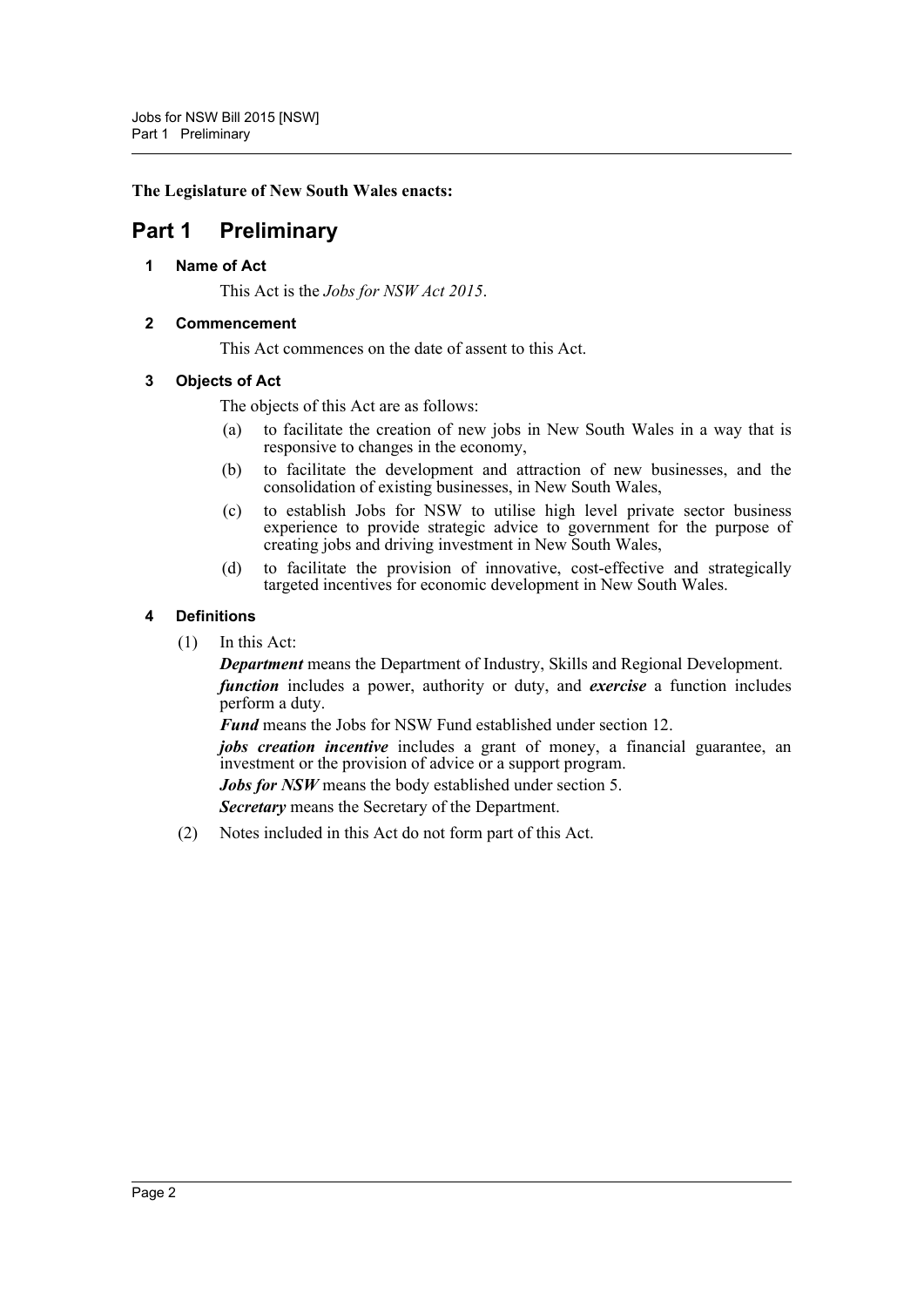### <span id="page-4-1"></span><span id="page-4-0"></span>**Part 2 Jobs for NSW**

### **5 Establishment of Jobs for NSW**

- (1) There is established by this Act a body with the name Jobs for NSW.
- (2) Jobs for NSW is to consist of the following 7 members:
	- (a) 4 members appointed by the Minister,
	- (b) 1 member appointed by the Minister for Regional Development,
	- (c) the Secretary of the Department of Industry, Skills and Regional Development or a nominee of that Secretary,
	- (d) the Secretary of the Department of Premier and Cabinet or a nominee of that Secretary.
- (3) Of the members appointed by the Minister, one is, in and by the instrument of appointment or another instrument, to be appointed Chairperson of Jobs for NSW.
- (4) In appointing a member, a Minister is to have regard to ensuring that the members of Jobs for NSW as a whole have demonstrated commercial acumen and knowledge of, and senior business experience in, growing jobs and improving industry competitiveness.
- (5) A member appointed by a Minister holds office as a part-time member.
- (6) Jobs for NSW may use, and act under, the name Jobs for NSW Board.

### <span id="page-4-2"></span>**6 Functions of Jobs for NSW**

- (1) Jobs for NSW has the following functions:
	- (a) to advise the Minister on opportunities for developing the New South Wales economy,
	- (b) to identify opportunities to attract new businesses to New South Wales,
	- (c) to advise the Minister on impediments to, and opportunities for, improving and expanding competitive advantage in New South Wales,
	- (d) to develop a strategy to deliver cost-effective and strategically targeted support for economic development in New South Wales,
	- (e) to call for proposals for which jobs creation incentives may be granted under this Act, to assess proposals and to make recommendations to the Minister about proposals,
	- (f) to prepare and recommend to the Minister for approval criteria for eligibility for jobs creation incentives and for assessment of proposals for which the incentives may be granted,
	- (g) to assess any such proposals according to the eligibility and assessment criteria approved from time to time for that purpose by the Minister and to make recommendations to the Minister about the proposals and approval of jobs creation incentives,
	- (h) to provide advice about business advisory services in New South Wales,
	- (i) to provide advice about employment matters related to the carrying out of its functions,
	- (j) any other functions prescribed by the regulations for the purposes of this section.
- (2) Jobs for NSW has any other functions that are conferred or imposed on it by or under this or any other Act.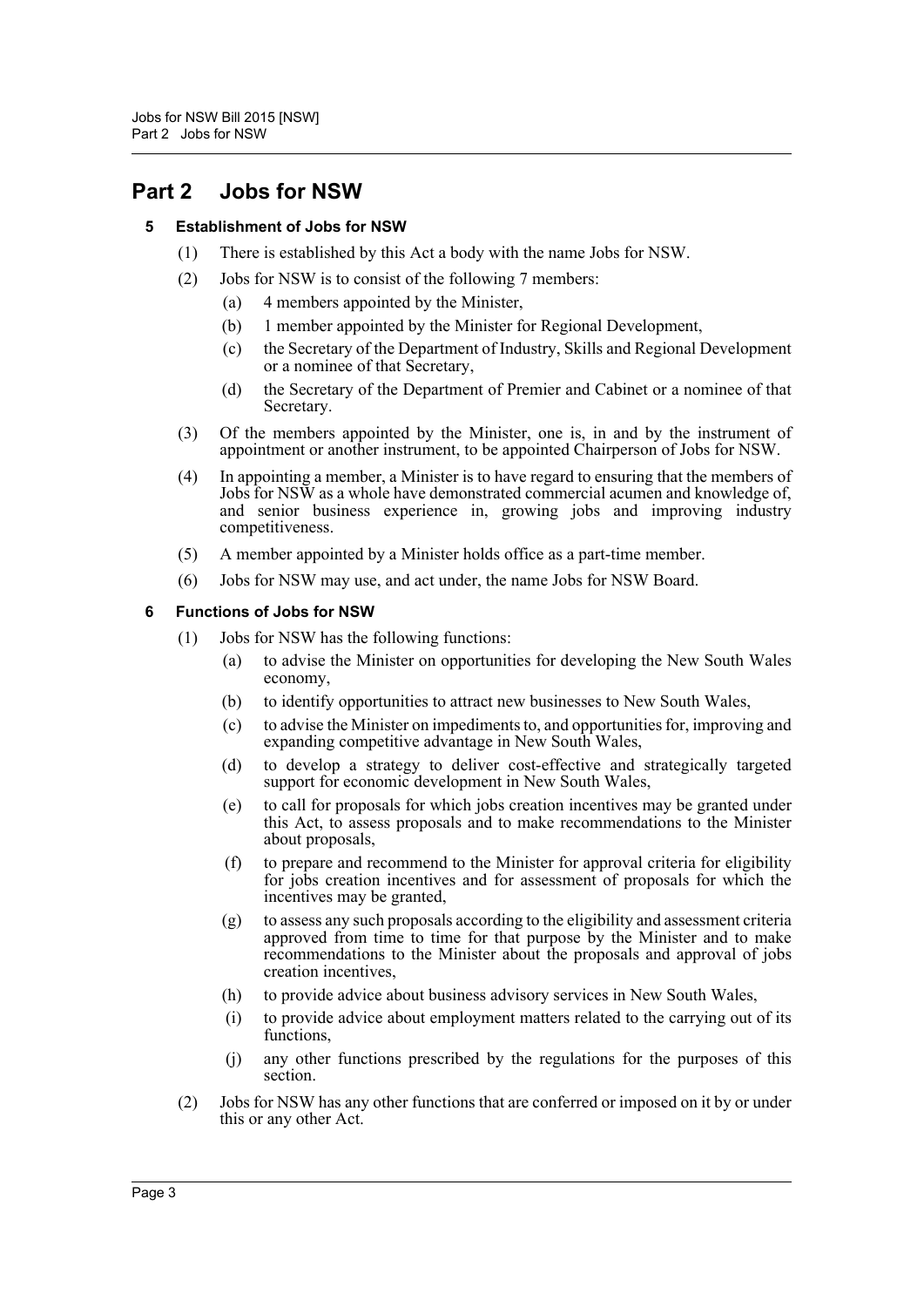#### <span id="page-5-0"></span>**7 Ministerial control**

Jobs for NSW is subject to the direction and control of the Minister, except in relation to the preparation and contents of any report, strategy, recommendation or advice provided to the Minister by Jobs for NSW.

#### <span id="page-5-1"></span>**8 Annual report on operations of Jobs for NSW**

- (1) Jobs for NSW is to prepare an annual report for each year commencing on 1 July setting out the following:
	- (a) particulars of jobs creation incentives paid for from the Fund during the reporting year,
	- (b) particulars of the total amount of payments made from the Fund for jobs creation incentives for proposals in rural and regional areas outside the metropolitan areas of Sydney, Wollongong and Newcastle, including whether that amount is at least 30% of the total payments made from the Fund for jobs creation incentives,
	- (c) particulars of its operations during the year,
	- (d) any other matter it considers appropriate to report on.
- (2) The report is to be provided to the Minister not later than 1 October following the end of the year for which the report is prepared.
- (3) The Minister may make the whole or any part of a report publicly available.

#### <span id="page-5-2"></span>**9 Appointment of advisory committees**

- (1) The Minister may appoint any advisory committees that the Minister considers appropriate for the purposes of advising Jobs for NSW for the purposes of this Act.
- (2) Jobs for NSW may make recommendations to the Minister as to the appointment of advisory committees and their functions.
- (3) An advisory committee has the functions the Minister may from time to time determine for it.
- (4) Without limiting subsection (3), advisory committees may be appointed to consider issues relating to regional development, innovation and skills.
- (5) An advisory committee consists of the committee members appointed by the Minister.
- (6) An advisory committee member holds office for the period specified in the instrument of appointment of the committee member, but the appointment may be terminated by the Minister at any time.
- (7) One of the advisory committee members, in and by the instrument by which the committee member is appointed or another instrument made by the Minister, is to be appointed as chairperson of the committee.
- (8) An advisory committee member is entitled to be paid the fees and allowances (if any) determined from time to time by the Minister as to the committee member.
- (9) Subject to the regulations and any directions of the Minister, the procedure of an advisory committee appointed under this section is to be as determined by the advisory committee.
- (10) The Minister may dissolve an advisory committee appointed under this section.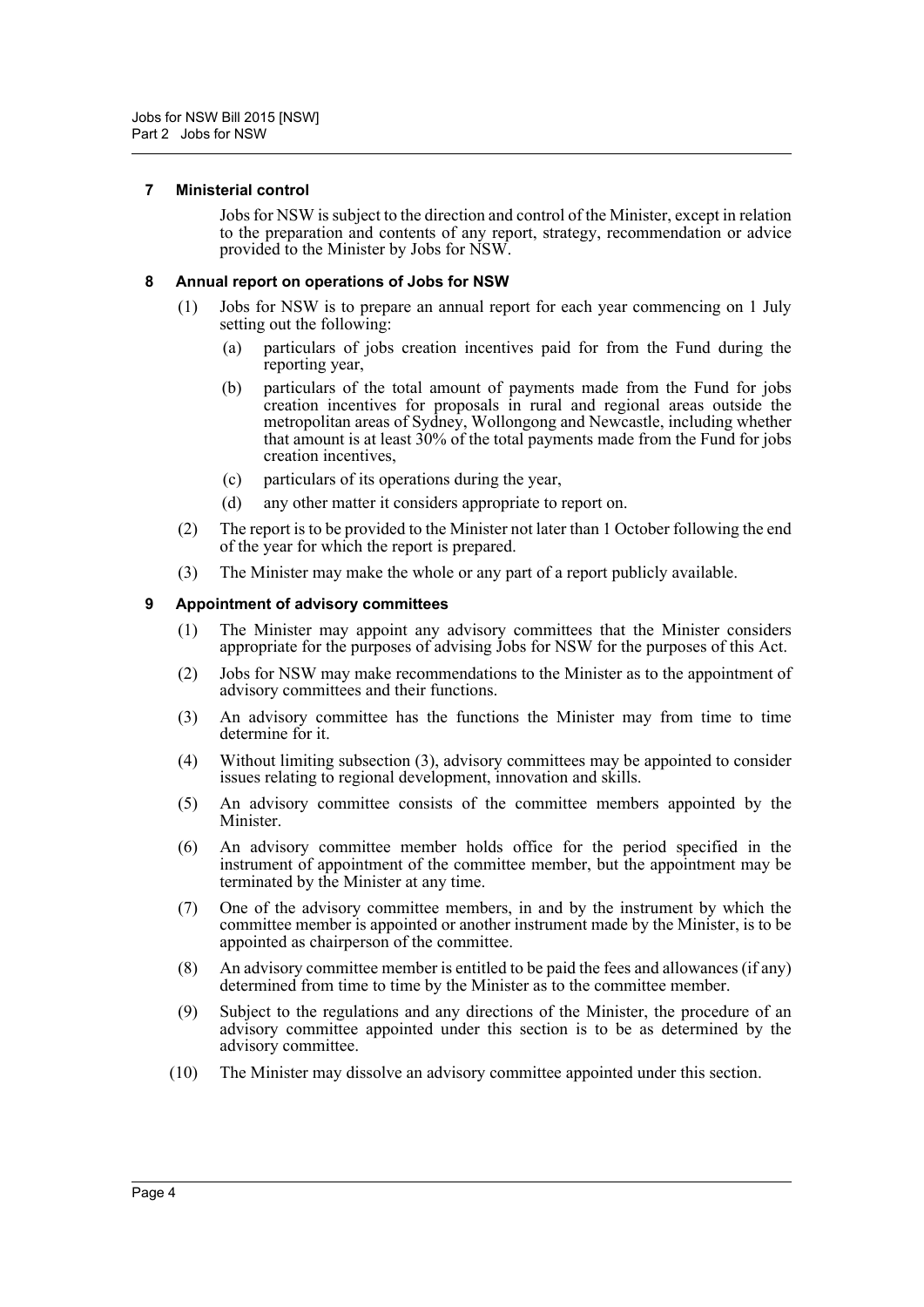#### <span id="page-6-0"></span>**10 Delegation**

Jobs for NSW may delegate the exercise of any function of Jobs for NSW under this Act (other than this power of delegation) to:

- (a) the Secretary or any other person employed in the Department, or
- (b) any person, or any class of persons, authorised for the purposes of this section by the regulations.

#### <span id="page-6-1"></span>**11 Staff**

Persons may be employed in the Public Service under the *Government Sector Employment Act 2013* to enable Jobs for NSW to exercise its functions.

**Note.** Section 59 of the *Government Sector Employment Act 2013* provides that the persons so employed (or whose services Jobs for NSW makes use of) may be referred to as officers or employees, or members of staff, of Jobs for NSW.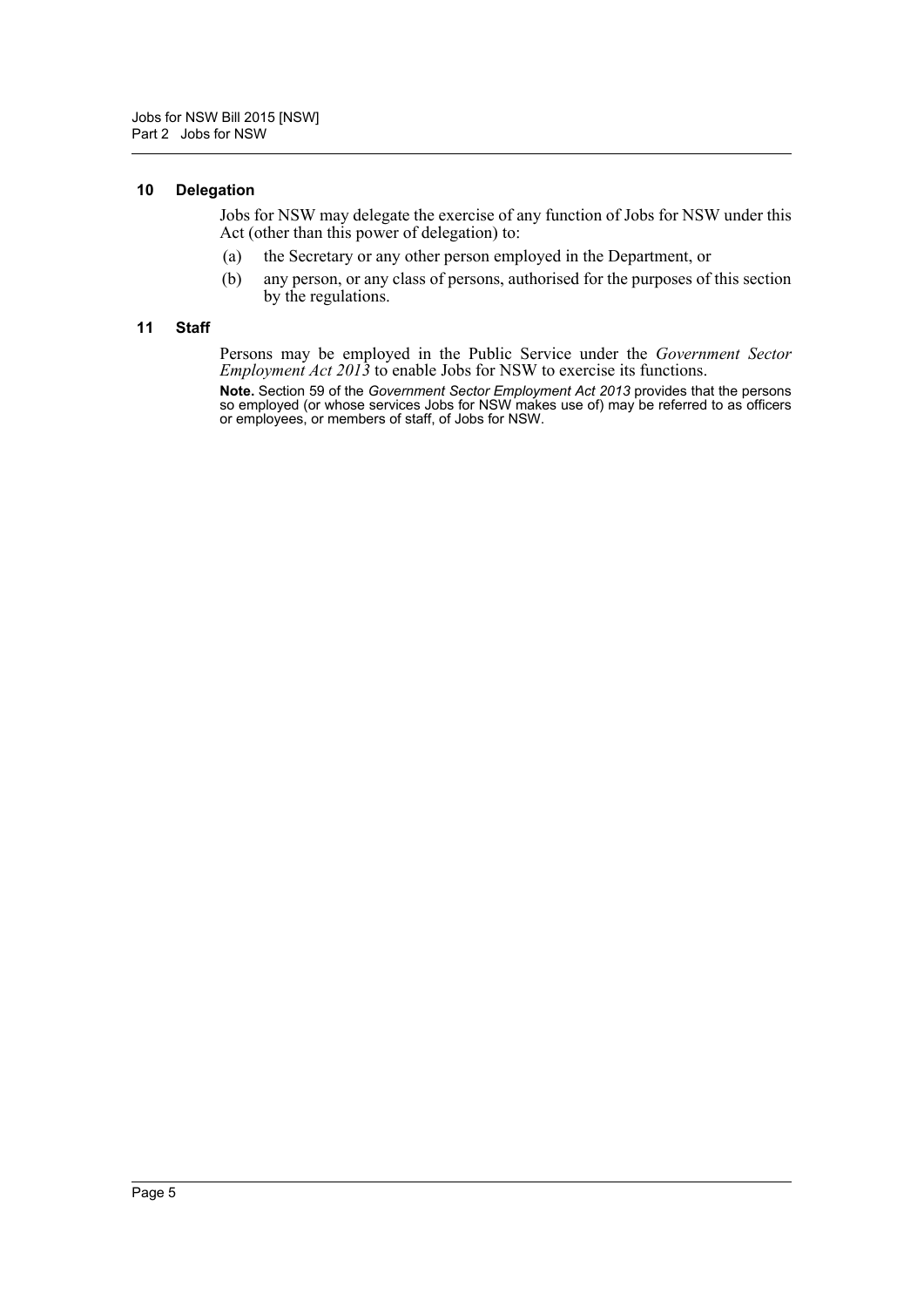### <span id="page-7-0"></span>**Part 3 Jobs for NSW Fund**

### <span id="page-7-1"></span>**12 Jobs for NSW Fund**

- (1) There is to be established in the Special Deposits Account a fund called the Jobs for NSW Fund.
- (2) The following may be paid into the Fund:
	- (a) all money appropriated by Parliament for the purposes of this Act,
	- (b) all other money received by Jobs for NSW or by the Minister for the purposes of this Act,
	- (c) any fees or charges paid under this Act,
	- (d) all money directed or authorised to be paid into the Fund under this or any other Act,
	- (e) the proceeds of the investment of money in the Fund.
- (3) The following may be paid out of the Fund:
	- (a) amounts for jobs creation incentives for proposals under this Act,
	- (b) the costs of administering this Act,
	- (c) all money directed or authorised to be paid out of the Fund under this or any other Act.
- (4) The Minister has control and management of the Fund.

### <span id="page-7-2"></span>**13 Investment of Fund**

The Minister may invest money in the Fund:

- (a) in any manner that is authorised by the *Public Authorities (Financial Arrangements) Act 1987*, or
- (b) if that Act does not confer power on the Minister to invest that money—in any manner authorised for the investment of trust funds.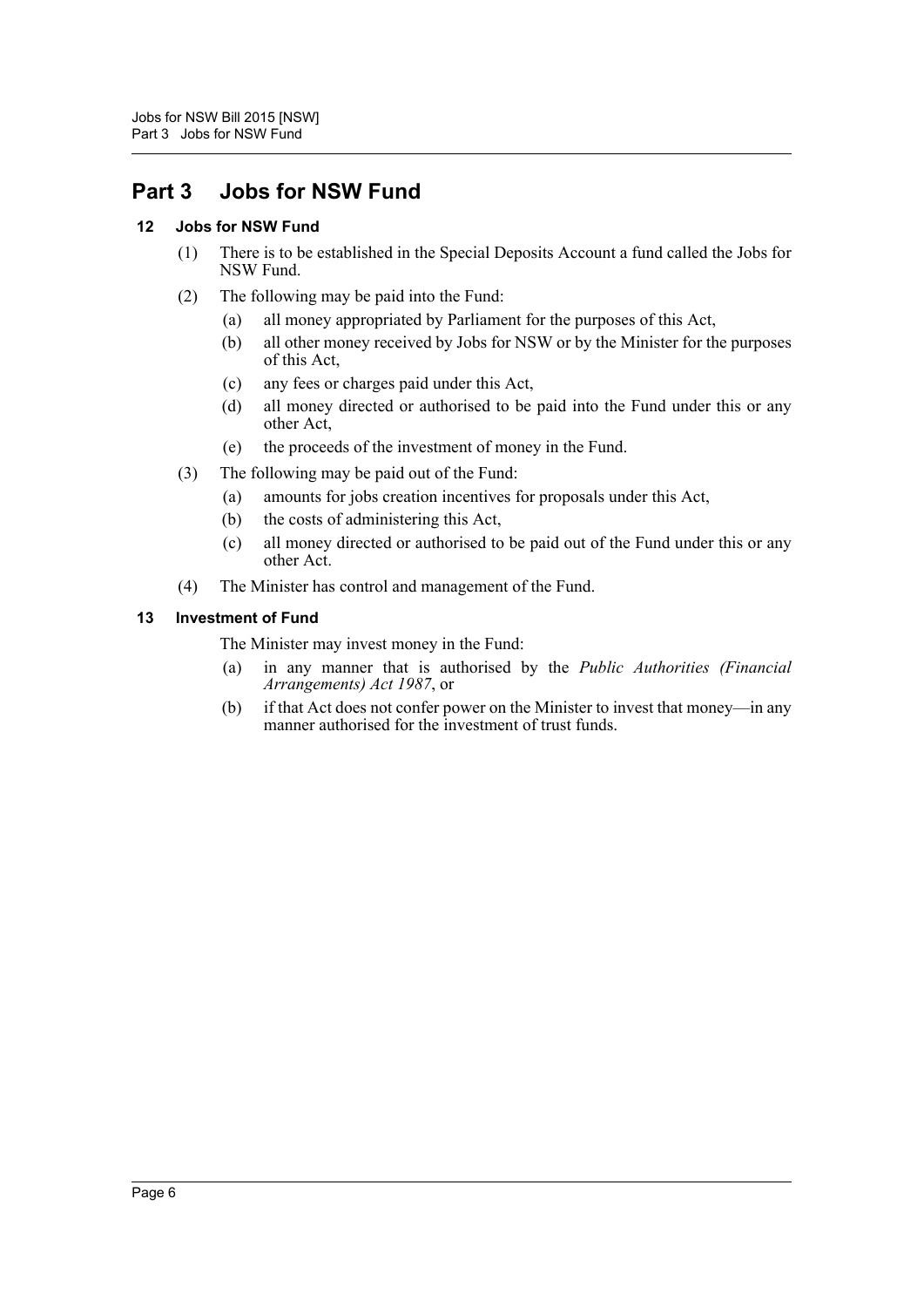### <span id="page-8-0"></span>**Part 4 Miscellaneous**

### <span id="page-8-1"></span>**14 Delegation**

The Minister may delegate the exercise of any function of the Minister under this Act (other than this power of delegation) to:

- (a) the Secretary or any other person employed in the Department, or
- (b) any person, or any class of persons, authorised for the purposes of this section by the regulations.

### <span id="page-8-2"></span>**15 Disclosure of confidential information**

Jobs for NSW may make arrangements for the protection of the confidentiality of commercial information provided by proponents of proposals for jobs creation incentives assessed under this Act.

### <span id="page-8-3"></span>**16 Effect of certain other Acts**

- (1) The provisions of the *Government Sector Employment Act 2013* relating to the employment of Public Service employees do not apply to a member of Jobs for NSW appointed by a Minister.
- (2) If by or under any Act provision is made:
	- requiring a person who is the holder of a specified office to devote the whole of his or her time to the duties of that office, or
	- (b) prohibiting the person from engaging in employment outside the duties of that office,

the provision does not operate to disqualify the person from holding that office and also the office of a member appointed by a Minister or from accepting and retaining any remuneration payable to the person under this Act as a member.

#### <span id="page-8-4"></span>**17 Personal liability**

- (1) A matter or thing done or omitted to be done by the Minister, the Secretary, Jobs for NSW, a member of Jobs for NSW or a person acting under the direction of the Minister, the Secretary, Jobs for NSW or a member of Jobs for NSW does not, if the matter or thing was done or omitted to be done in good faith for the purpose of executing this Act (or any other Act that confers functions on Jobs for NSW), subject the Minister, the Secretary, a member of Jobs for NSW or the person so acting personally to any action, liability, claim or demand.
- (2) However, any such liability attaches instead to the Crown.

### <span id="page-8-5"></span>**18 Regulations**

- (1) The Governor may make regulations, not inconsistent with this Act, for or with respect to any matter that by this Act is required or permitted to be prescribed or that is necessary or convenient to be prescribed for carrying out or giving effect to this Act.
- (2) In particular, regulations may be made for or with respect to the following:
	- (a) the constitution of Jobs for NSW, including the term of office and remuneration of members and vacation of office by members,
	- (b) procedures for disclosure by members of Jobs for NSW of pecuniary interests in matters being considered by Jobs for NSW,
	- (c) general procedures for meetings of Jobs for NSW and the conduct of business at those meetings.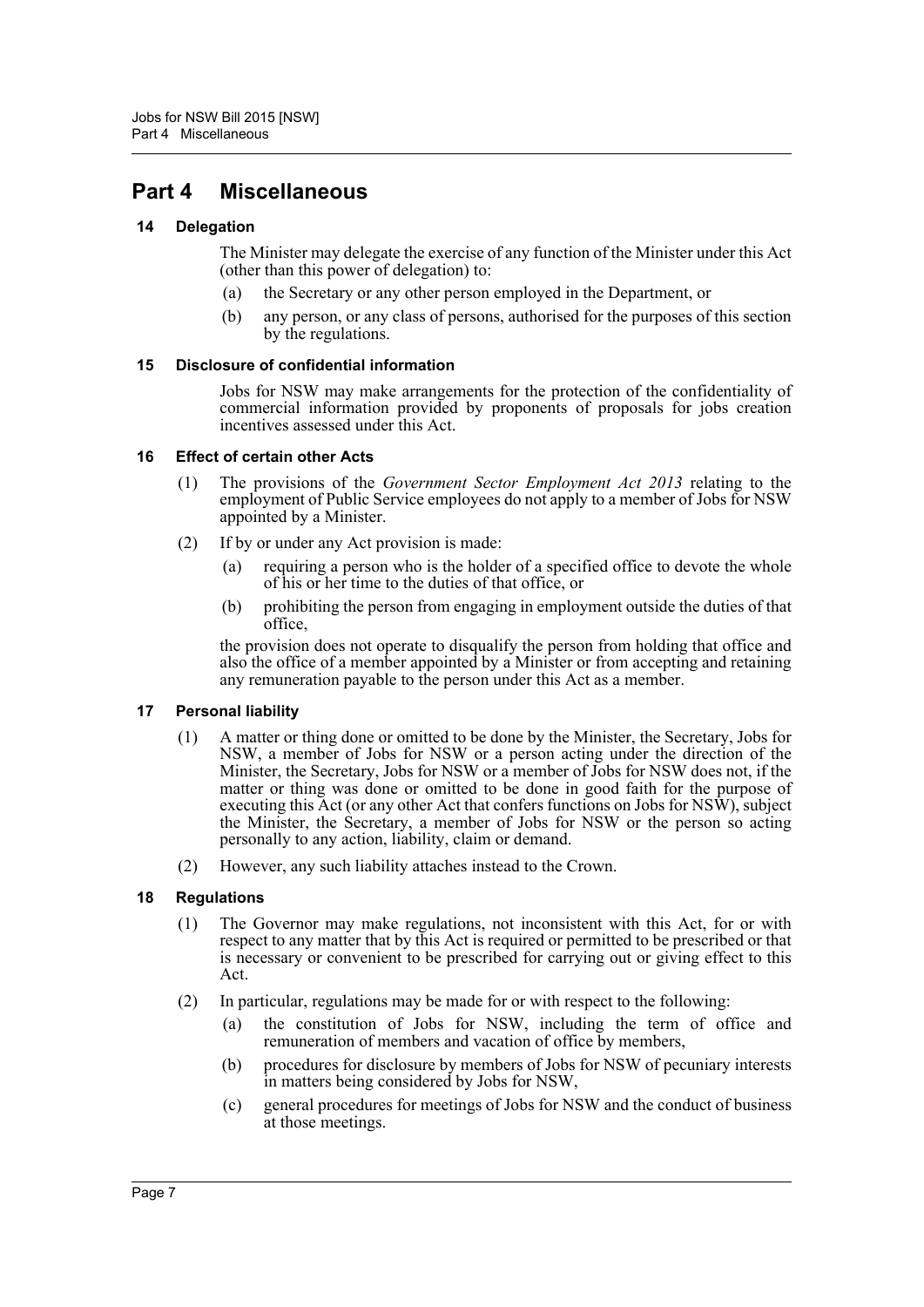#### <span id="page-9-0"></span>**19 Review of Act**

- (1) The Minister is to review this Act to determine whether the policy objectives of the Act remain valid and whether the terms of the Act remain appropriate for securing those objectives.
- (2) The review is to be undertaken as soon as possible after the period of 5 years from the date of assent to this Act.
- (3) A report on the outcome of the review is to be tabled in each House of Parliament within 12 months after the end of the period of 5 years.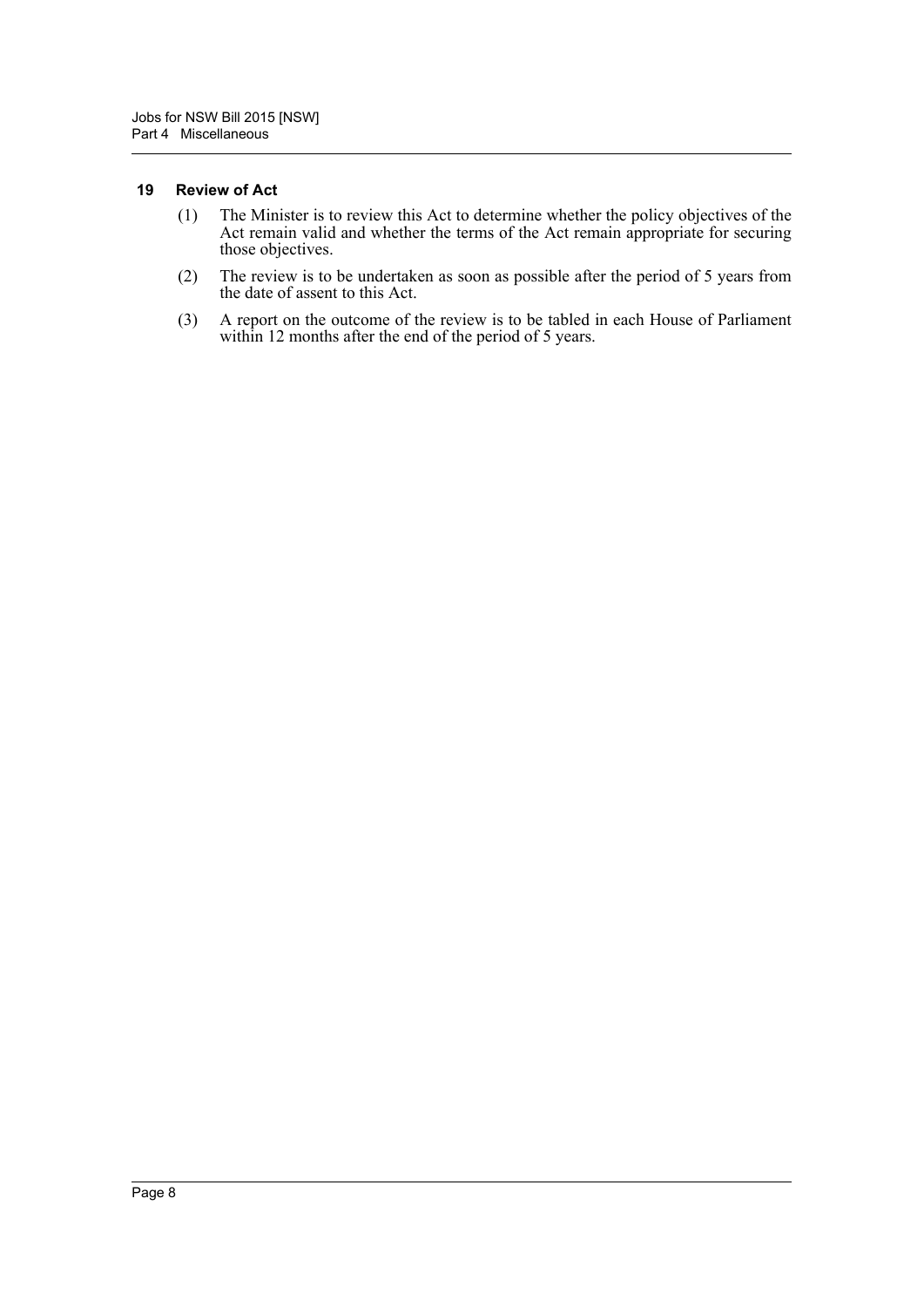### <span id="page-10-0"></span>**Schedule 1 Savings, transitional and other provisions**

### **Part 1 General**

### **1 Regulations**

- (1) The regulations may contain provisions of a savings or transitional nature consequent on the enactment of this Act or any Act that amends this Act.
- (2) Any such provision may, if the regulations so provide, take effect from the date of assent to the Act concerned or a later date.
- (3) To the extent to which any such provision takes effect from a date that is earlier than the date of its publication on the NSW legislation website, the provision does not operate so as:
	- (a) to affect, in a manner prejudicial to any person (other than the State or an authority of the State), the rights of that person existing before the date of its publication, or
	- (b) to impose liabilities on any person (other than the State or an authority of the State) in respect of anything done or omitted to be done before the date of its publication.

### **Part 2 Provisions consequent on enactment of this Act**

### **2 Definition**

In this Part:

*existing development funds* means money held by or on behalf of the Department or another Public Service agency:

- (a) for the purposes of the State Investment Attraction Scheme or the Regional Industries Investment Fund established by the Department, or
- (b) that is specified in writing by the Minister, with the concurrence of the Treasurer, as existing development funds for the purposes of this Part.

### **3 Payments from existing development funds**

- (1) Existing development funds are to be paid into the Jobs for NSW Fund.
- (2) Existing development funds committed for use for financial assistance for specific purposes before being paid into the Fund must be paid from the Fund for those purposes, unless the Minister, with the concurrence of the Treasurer, otherwise directs.

### **4 Existing assistance applications**

- (1) An application for funding from existing development funds made, but not finally determined, before the funds are paid into the Jobs for NSW Fund is to be determined as if it were a proposal made under this Act.
- (2) The applicant may, at the request of Jobs for NSW or on the applicant's initiative, amend the application for the purposes of this Act.